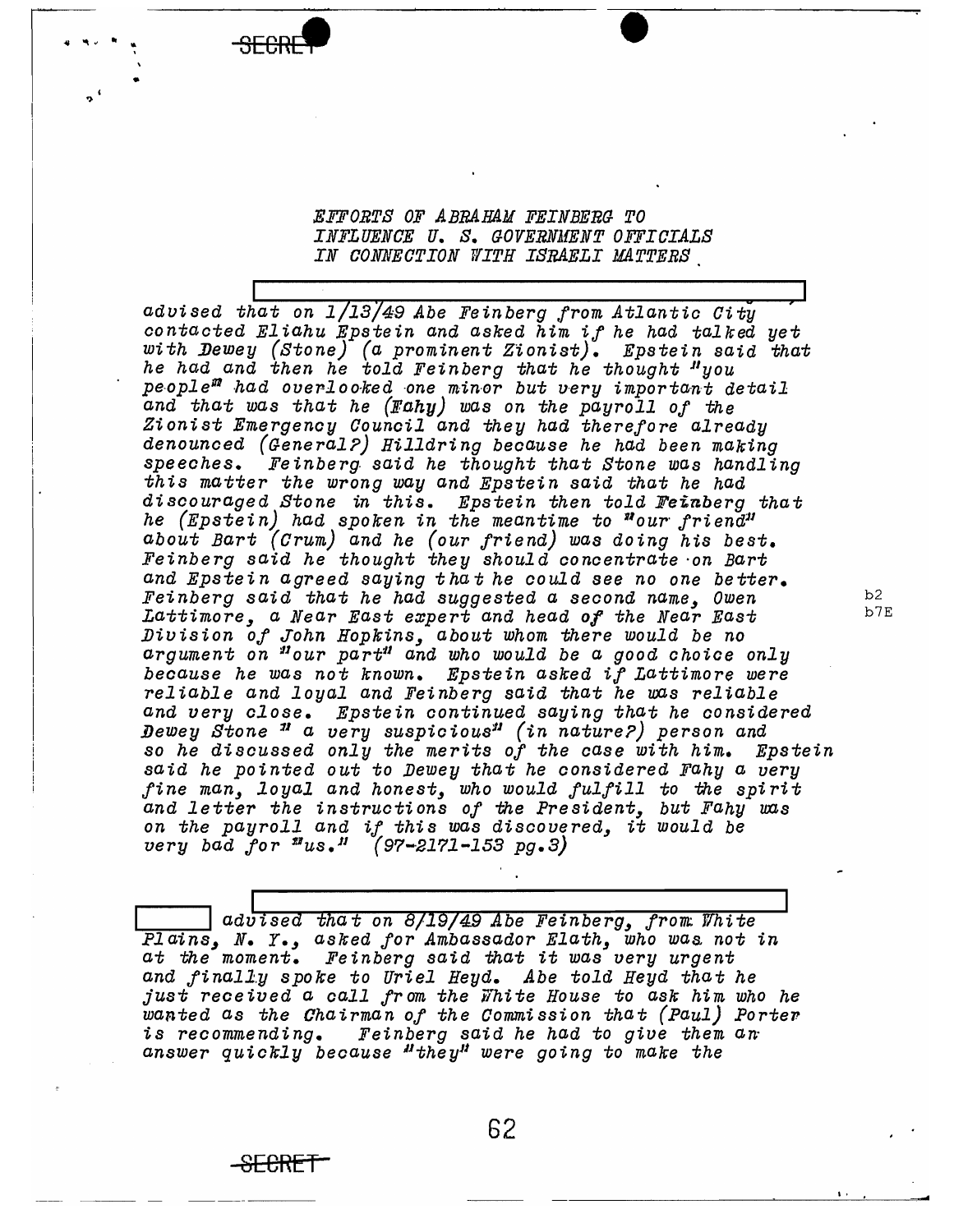

"J> .. " ,

> appointment that day and wanted him to call "them" back in *a hal! hour. Feinberg clarilied lor Heyd that he meant*  the Economic Commission and Heyd indicated he understood. *saying* it *was the* E~port *Oommission, which Feinberg conftrmed.*  Heyd told Feinberg that he could reach Elath shortly. *Feinberg gave Heyd hts number as White Plains 9-5100 and he told Heyd that* it *was a golf club. Feinberg told Heyd that "they*1J *have no objeotions* to *(Bartley) arum l1unles8 we think that he's too closely identified (with fsraelis).*<sup>If</sup> Feinberg *asked Heyd to oall him baok right away and remarked that*  .urt's *gotta be a goy (ph.* - *Yiddtsh lor non-Jew) .'1*

> ~ater *that day,' Elath spoke* to *Fetnberg and they discussed Feinberg reoommending a man* to *be named ohairman Of the Oommission.. Feinberg said that Crum was acoeptable, but* I *he didn't know whether 1JheJJ was too olose* to i"US.• 'J/ *Elath said that uhe*ll *compromised htmself too muoh. Feinberg*  interjected. "he<sup>n</sup> would be under instructions from here. ~ontt *worry' about that. Elath replied that he meant that arum was too oompromised personalLy. Feinberg then asked*  what Elath thought of (General) Hilldring and Elath replied, *UNot Good. u Fetnberg then asked what Elath thought of OiDen Lattimore and Elath replied that he didn't know him.•*  Feinberg remarked, <sup>n</sup>Well, I know where his sentiments lie.<sup>21</sup>  $E$ lath replied that it was not only a question of sentiments, *but that they needed a man who should be* 0/ *sUI/iotent understanding and penetrating view. Elath remarked that nSometimes* to *put a very good man who will not be sUllictently later friendly would mean only to boomerang ourselves.*<sup>"</sup> *Feinberg repl ied that this woul d not Qe true in the oase Of Lattimore, but told Elath that he just wanted* to *make sure that whoever* it *was* it *would be somebody Elath approved Of. Elath then said that a very good man, the best he could imagine, had ocourred to him. Elath said this was FranK* Bu~ton. *Elath said that* Bu~ton was *a man who had been* to *that part Of the world, was acquatnted, a man Of great*  integrity, a great Democrat and liberal, and a friend of *the President.*

*Elath said that* it *would be a great physioal burden*  on Buxton, but Elath said that he was sure that if the *President oalled him and told him what an important job* it *may be he would acoept. Elath said 'this may be the decisive job in "lJthe Whole business.* 11 *Feinberg said that this* uns. *the point.* Elath said he was sure that Buxton would take it *if the President persuaded him. Elath told Feinberg that Buxton was from Boston and was the editor of "The Globe" and* 

SECRET 63 , ------ --- • l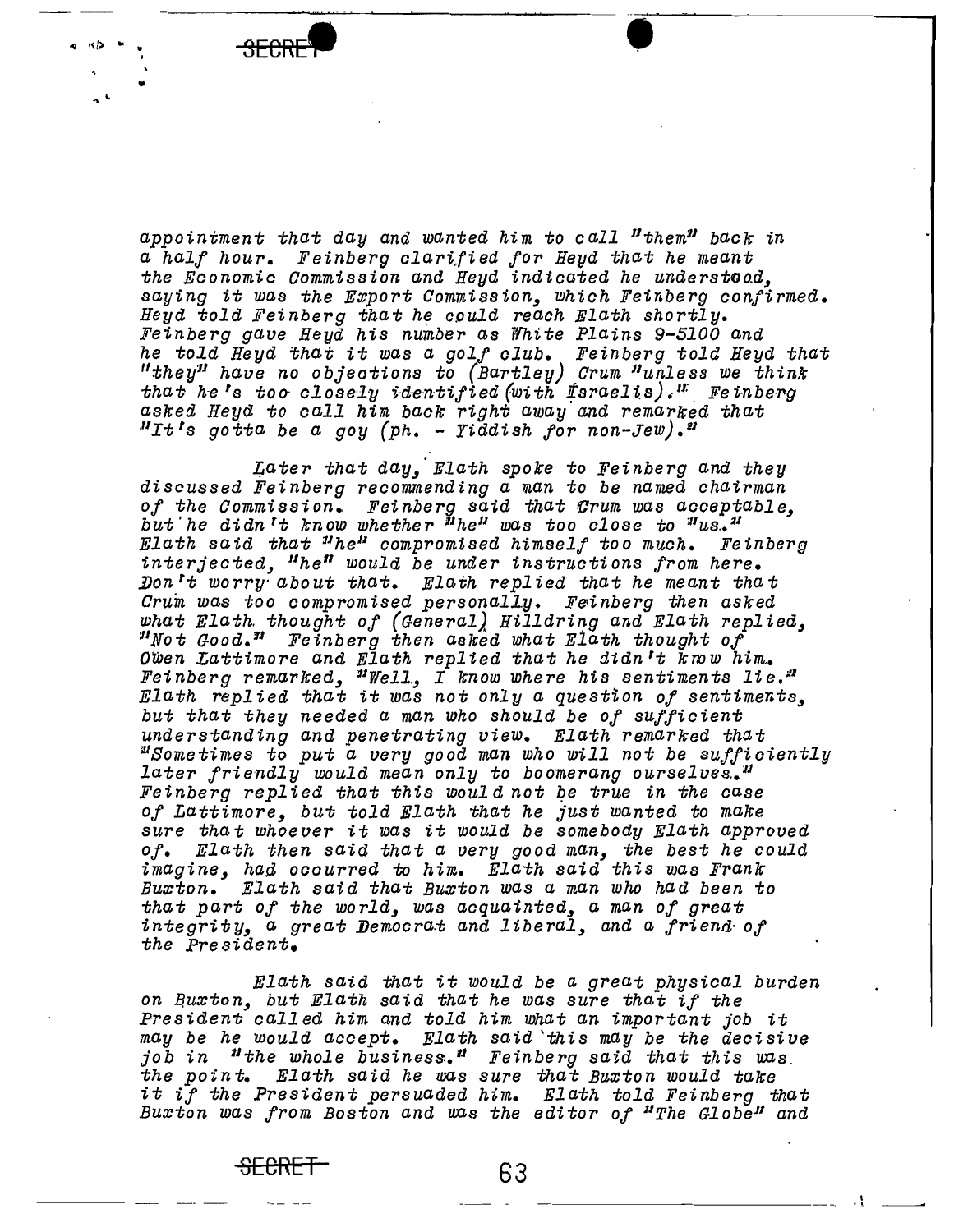

<del>SECRET</del>

a personal friend of the President. Feinberg said he would call "down there" and suggest Burton. Feinberg said he would then call Elath at home that evening.  $(97-2171-256)$ 

On May 3, 1950, an article appeared in the New York Herald Tribune" written by Homer Bigart, reflecting that the State Department and Department of National Defense had privately reached a decision that Israel's request for modern arms would be refused, it being concluded by these departments that no danger of agression from Arab states existed. On this same date

learned that Eliahu Elath, Israeli Ambassador, was considerably disturbed over the article being of the opinion Bigart was a very reliable correspondent. Elath stated to the informant that inquiries made by him of the State Department concerning this matter were answered in effect, "It is still under consideration."

According to the informant Ambassador Elath arranged for Abe (believed to be Abraham Feinberg) to talk with two of his friends (possibly at the State Department) for the benefit of Israel, but that he had apparently agreed someone else should do the talking.

further advised Ambassador Elath requested David K. Niles, Presidential Administrative Assistant, to<br>"admonish" Abe inasmuch as Abe was very influential and could probably accomplish much. Niles agreed to do this. Abe is believed identical with Abraham Feinberg. (105-10828-70 pp 14-15)

advised on 3/5/51 that David R. Jahl contacted Abraham Feinberg. Their discussion concerned certain pending legislation in Congress believed to be the Taft-Douglas bill to grant aid to Israel in the amount of  $#150,000,000$ . From information furnished by the informant it was indicated that Max Lowenthal, Filliam Pawley, and apparently David K. Niles and Tilliam Boyle were contacts of Abraham Feinberg. With reference to William Pawley, Assistant to Dean Acheson, Feinberg indicated "he will go down the line for us." Feinberg also stated to Wahl "I also learned out in St. Louis that Acheson is anxious to please Boyle these days, and, of course, Bill will do anything I ask him to do." Wahl indicated to Feinberg that he didn't feel Feinberg had to worry about Acheson. Bill Boyle is possibly identical with William

 $b2$ b7E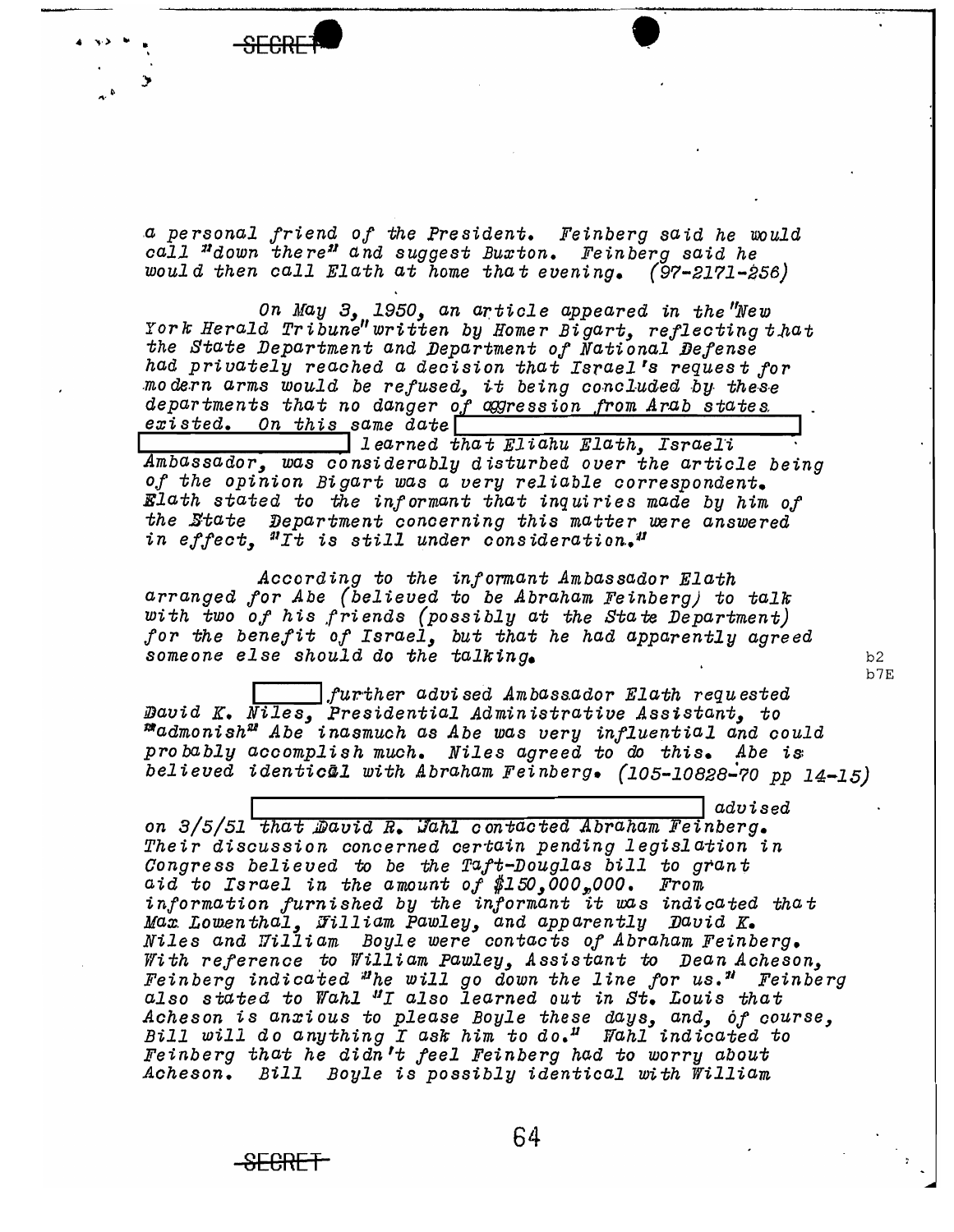Boyle, former Chairman of the Democratic National Committee.

revealed that the Israelis anticipated no trouble in Congress over the passage of the bill provided the State Department did not try to block it. The informant further revealed on March 22, 1951, the Israeli Ambassador presented a note to Acheson which concerned a bill to grant foreign aid to Israel in the amount of  $#150,000,000$ . The informant indicated<br>that after the note was presented to Acheson the Israelis<br>indicated Acheson would present the matter to Congress, thus in effect throwing the weight of the State Department behind the bill. (As a matter of interest the bill was introduced  $4/2/51$  and was thereafter referred to the Senate Committee of Foreign Relations.) (101-2261-131)

<u>In January, 1952,</u> through [

it was determined Theodor Kollek appeared to be most concerned over 2 Jewish boys who were being held in Iraq. It was also learned these boys had been sentenced to die in January, 1952, and Kollek,<br>along with other Israeli officials, had made efforts to have these boys, who are citizens of Iraq, released or their sentences commuted. Kollek had clearly indicated through this source that officially Israel was not intervening in the matter, however, Kollek was to see Mrs. Eleanor Roosevelt with reference to the Human Rights Committee at which time he would probably be accompanied by Abraham Feinberg.  $(105 - 10332 - 162)$ 

> CONTACTS OF FEINBERG WITH OGEN LATTIMORE

reflected that sometime between April and July, 1949, Lattimore received correspondence from 35 Elmsmere Road, Mt. Vernon, New York. This is the address of Abraham Feinberg.  $(100 - 24628 - 30 \text{ pg.}38)$ 

revealed (April, 1950, date not given) that a person of the address<br>35 Elmsmere Road, Mt. Vernon, New York, corresponded with

Owen Lattimore. A check of the Westchester County telephone

 $h<sub>2</sub>$ b7E